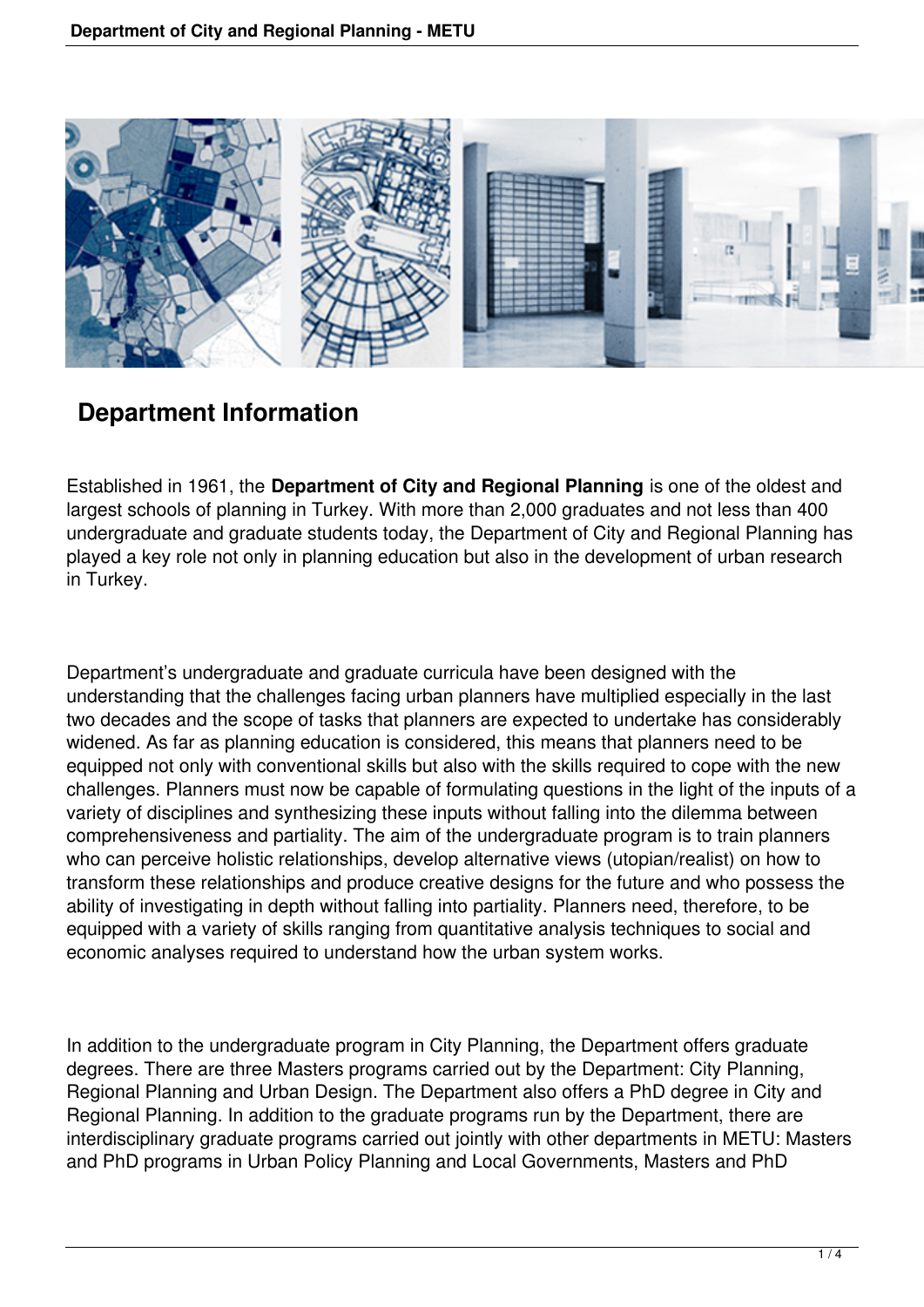programs in Geodetic and Geographic Information Technologies, and Masters and PhD programs in Settlement Archeology. While the graduate programs in City Planning, Regional Planning and Urban Design are conducted according to the "Academic Regulations" of the Graduate School of Natural and Applied Sciences, those of the Settlement Archeology and Urban Policy Planning and Local Governments are conducted according to the "Academic Regulations" of the Graduate School of Social Sciences.

The Department offers a 4-year undergraduate degree in City and Regional Planning in the last two years of which, students are oriented to one of four modules according to their areas of interest. There are three Masters Programs carried out by the Department: Masters Program (MSc) in City Planning, Masters Program in Regional Planning, and Masters Program in Urban Design. There are also four other Interdisciplinary Masters Programs, and two Phd Programs that the Department of City and Regional Planning carries out jointly with other departments in METU: Masters and Phd Programs in Urban Policy Planning and Local Governments run jointly with the Department of Political Sciences and Public Administration; Masters Program in Geodetic and Geographic Information Technologies run jointly with the Departments of Civil Engineering, Computer Engineering, Electrical and Electronic Engineering, Environmental Engineering, and Geological Engineering; Masters and Phd Programs in Settlement Archeology run jointly with the Department of Architecture and Archeometry Graduate Program; and Master Program in Earthquake Studies run jointly with the Departments of Civil Engineering, Mine Engineering, and Geological Engineering. The Department of City and Regional Planning also offers a Ph.D. degree in City and Regional Planning. In recent years, the Department of City and Regional Planning started taking place actively in ERASMUS student and staff exchange programs. The Department is also a full member of the Association of European Schools of Planning (AESOP) and Association of Turkish Schools of Planning (TUPOB).

## **Staff**

Müge AKKAR ERCAN, Assist. Prof. Dr. Anlı ATAÖV, Assoc. Prof. Dr. Ela BABALIK SUTCLIFFE, Assoc. Prof. Dr. [Adnan BARLAS, Assoc. Prof. Dr.](http://www.crp.metu.edu.tr/node/38) [Ayda ERAYDIN, Prof. Dr.](http://www.crp.metu.edu.tr/node/42) [Deniz Burcu ERCİYAS, Assoc. Prof. Dr.](http://www.crp.metu.edu.tr/node/43) [Melih ERSOY, Prof. Dr. \(Chairper](http://www.crp.metu.edu.tr/node/35)son) [Bahar GEDİKLİ, Assoc. P](http://www.crp.metu.edu.tr/node/31)rof. Dr.(Vice Chairperson) [Baykan GÜNAY, Prof. Dr.](http://www.crp.metu.edu.tr/node/36) [Oğuz IŞIK, Prof. Dr.](http://www.crp.metu.edu.tr/node/32) [Serap KAYASÜ, Assoc. Prof. Dr.](http://www.crp.metu.edu.tr/node/49) [Çağatay KESKİNOK, Asso](http://www.crp.metu.edu.tr/node/51)c. Prof. Dr. [Melih PINARCIOĞL](http://www.crp.metu.edu.tr/node/52)U, Prof. Dr. (Associate Dean) [Tuna TAŞAN-KOK, Assist. Prof. D](http://www.crp.metu.edu.tr/node/53)r.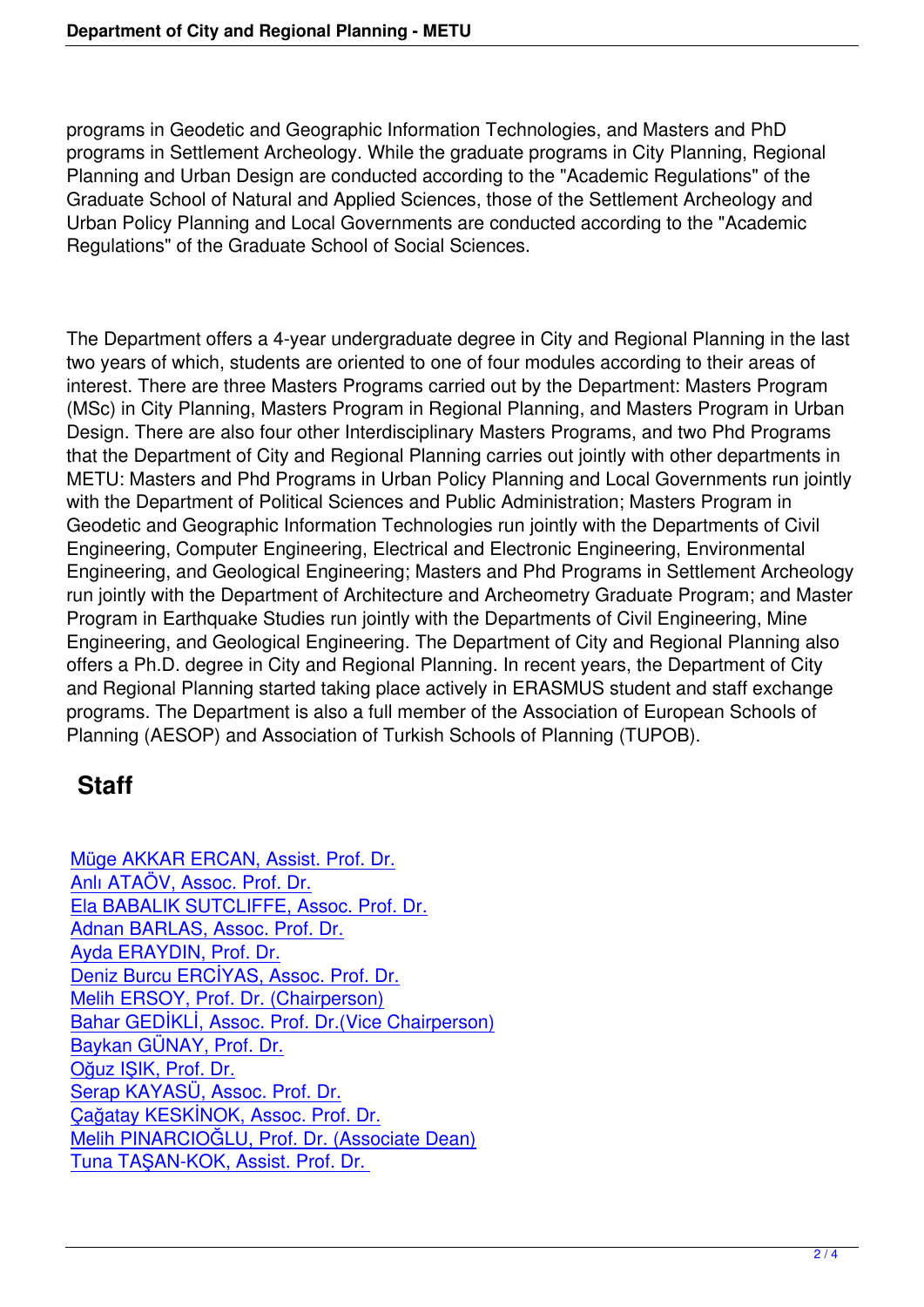Numan TUNA, Prof. Dr. Ali TÜREL, Prof. Dr. Nil UZUN, Assoc. Prof. Dr. [Emine YETİŞKUL ŞENB](http://www.crp.metu.edu.tr/node/33)İL, Assist. Prof. Dr.

#### **[PART-TIME INSTRUCTORS](http://www.crp.metu.edu.tr/node/87)**

Biricik Gözde ÖZACAR, Part-time Inst. Erhan ACAR, Part-time Inst. Sevgi AKTÜRE, Prof. Dr., Part-time Inst. Özcan ALTABAN, Assoc. Prof. Dr., Part-time Inst. [Banu AKSEL GÜRÜN, Dr., P](http://www.crp.metu.edu.tr/node/37)art-time Inst. [Murat BALAMİR, Prof. Dr., Part-time Inst](http://www.crp.metu.edu.tr/node/40). [Gülden BERKMAN, Assoc. Prof. Dr., Part-time Ins](http://www.crp.metu.edu.tr/node/41)t. Cansu CANARAN, Part-time Inst. [Erhan ÇINAR, Part-time Inst.](http://www.crp.metu.edu.tr/node/11) [Yalçın DEMİRTAŞ, Part-time Inst.](http://www.crp.metu.edu.tr/node/46) Feridun DUYGULUER, Part-time Inst. Funda ERKAL, Part-time Inst. Özcan ESMER, Dr., Part-time Inst. Ayşe GEDİK, Prof. Dr. Part-time Inst. Çetin GÖKSU, Assoc. Prof. Dr. Part-time Inst. [Turgay GÜNAL, Part-time Inst.](http://www.crp.metu.edu.tr/node/47) [Cemal İŞLEYİCİ, Part-time Inst.](http://www.crp.metu.edu.tr/node/48) [Tuğrul KANIK, Part-time Inst.](http://www.crp.metu.edu.tr/node/50) Ahmet KINDAP, Part-time Inst. Ömer KIRAL, Part-time Inst. Tunga KÖROĞLU, Dr., Part-time Inst. Can KUBİN, Part-time Inst. Hülya ÖZDİL, Part-time Inst. Burak ÖZDÖVER, Part-time Inst. Özgehan ÖZEN, Part-time Inst. Özgül Burcu SARI, Part-time Inst. Tarık ŞENGÜL, Assoc. Prof. Dr. Part-time Inst. Tansı ŞENYAPILI, Prof. Dr. Part-time Inst. İlhan TEKELİ, Prof. Dr. Part-time Inst. [Levent UCUZAL, Part-time Inst.](http://www.crp.metu.edu.tr/node/56) [Zeki Kamil ÜLKENLİ, Dr., Part-time Inst.](http://www.crp.metu.edu.tr/node/57) [Gökhan ÜNAL, Part-time Inst.](http://www.crp.metu.edu.tr/node/58) Uğur ZEYDANLI, Part-time Inst.

#### **RESEARCH ASSISTANTS**

Burak BÜYÜKCİVELEK (on leave)